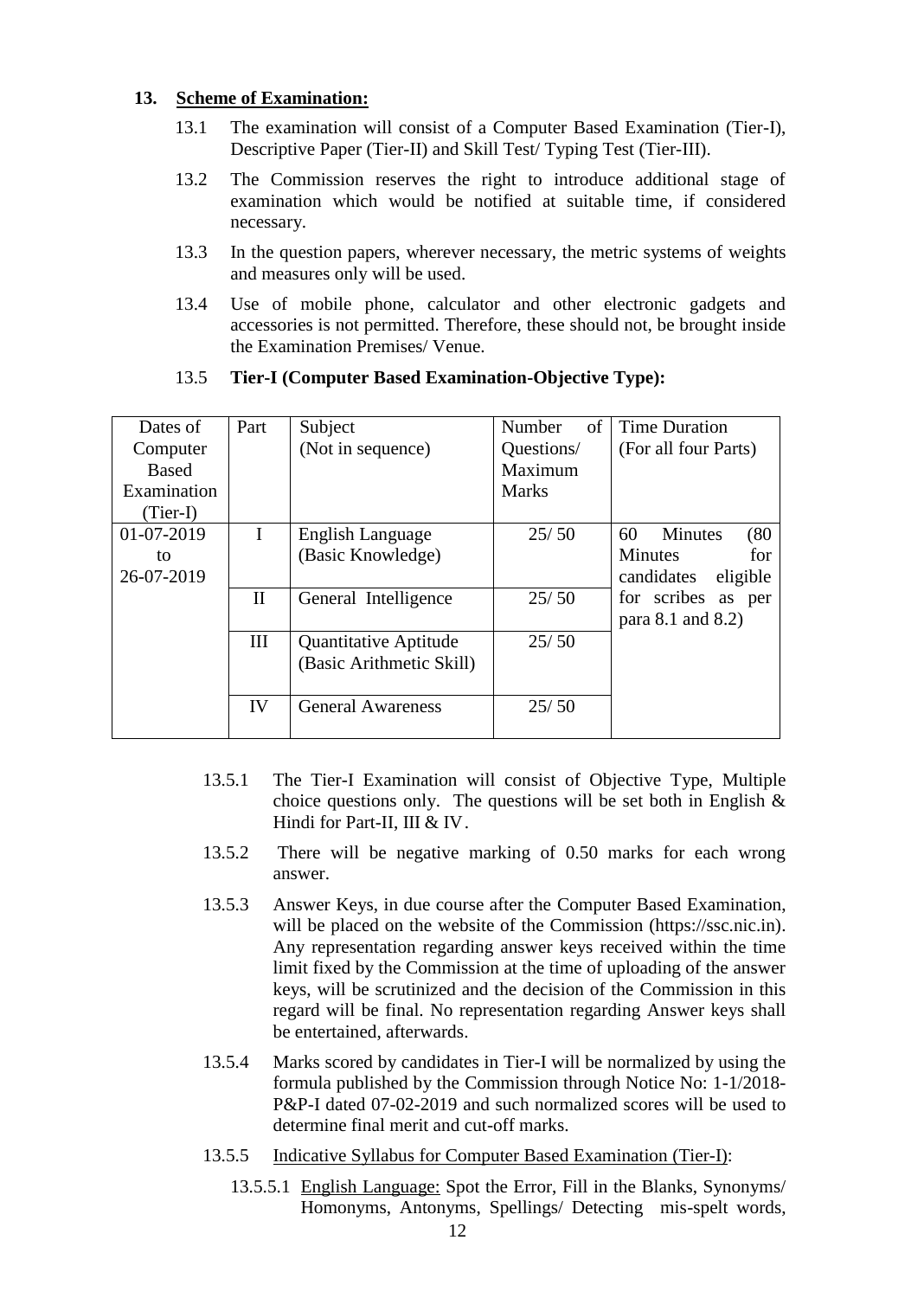Idioms & Phrases, One word substitution, Improvement of Sentences, Active/ Passive Voice of Verbs, Conversion into Direct/ Indirect narration, Shuffling of Sentence parts, Shuffling of Sentences in a passage, Cloze Passage, Comprehension Passage.

- 13.5.5.2 General Intelligence: It would include questions of both verbal and non-verbal type. The test will include questions on Semantic Analogy, Symbolic operations, Symbolic/ Number Analogy, Trends, Figural Analogy, Space Orientation, Semantic Classification, Venn Diagrams, Symbolic/ Number Classification, Drawing inferences, Figural Classification, Punched hole/ pattern-folding & unfolding, Semantic Series, Figural Pattern-folding and completion, Number Series, Embedded figures, Figural Series, Critical Thinking, Problem Solving, Emotional Intelligence, Word Building, Social Intelligence, Coding and de-coding, Other sub-topics, if any Numerical operations.
- 13.5.5.3 Quantitative Aptitude:
	- 13.5.5.3.1 Number Systems: Computation of Whole Number, Decimal and Fractions, Relationship between numbers.
	- 13.5.5.3.2 Fundamental arithmetical operations: Percentages, Ratio and Proportion, Square roots, Averages, Interest (Simple and Compound), Profit and Loss, Discount, Partnership Business, Mixture and Allegation, Time and distance, Time and work.
	- 13.5.5.3.3 Algebra: Basic algebraic identities of School Algebra and Elementary surds (simple problems) and Graphs of Linear Equations.
	- 13.5.5.3.4 Geometry: Familiarity with elementary geometric figures and facts: Triangle and its various kinds of centres, Congruence and similarity of triangles, Circle and its chords, tangents, angles subtended by chords of a circle, common tangents to two or more circles.
	- 13.5.5.3.5 Mensuration: Triangle, Quadrilaterals, Regular Polygons, Circle, Right Prism, Right Circular Cone, Right Circular Cylinder, Sphere, Hemispheres, Rectangular Parallelepiped, Regular Right Pyramid with triangular or square Base.
	- 13.5.5.3.6 Trigonometry: Trigonometry, Trigonometric ratios, Complementary angles, Height and distances (simple problems only) Standard Identities like  $\sin^2\theta + \cos^2\theta = 1$ etc.,
	- 13.5.5.3.7 Statistical Charts: Use of Tables and Graphs: Histogram, Frequency polygon, Bar-diagram, Pie-chart.
- 13.5.5.4 General Awareness: Questions are designed to test the candidate's general awareness of the environment around him and its application to society. Questions are also designed to test knowledge of current events and of such matters of everyday observation and experience in their scientific aspect as may be expected of an educated person. The test will also include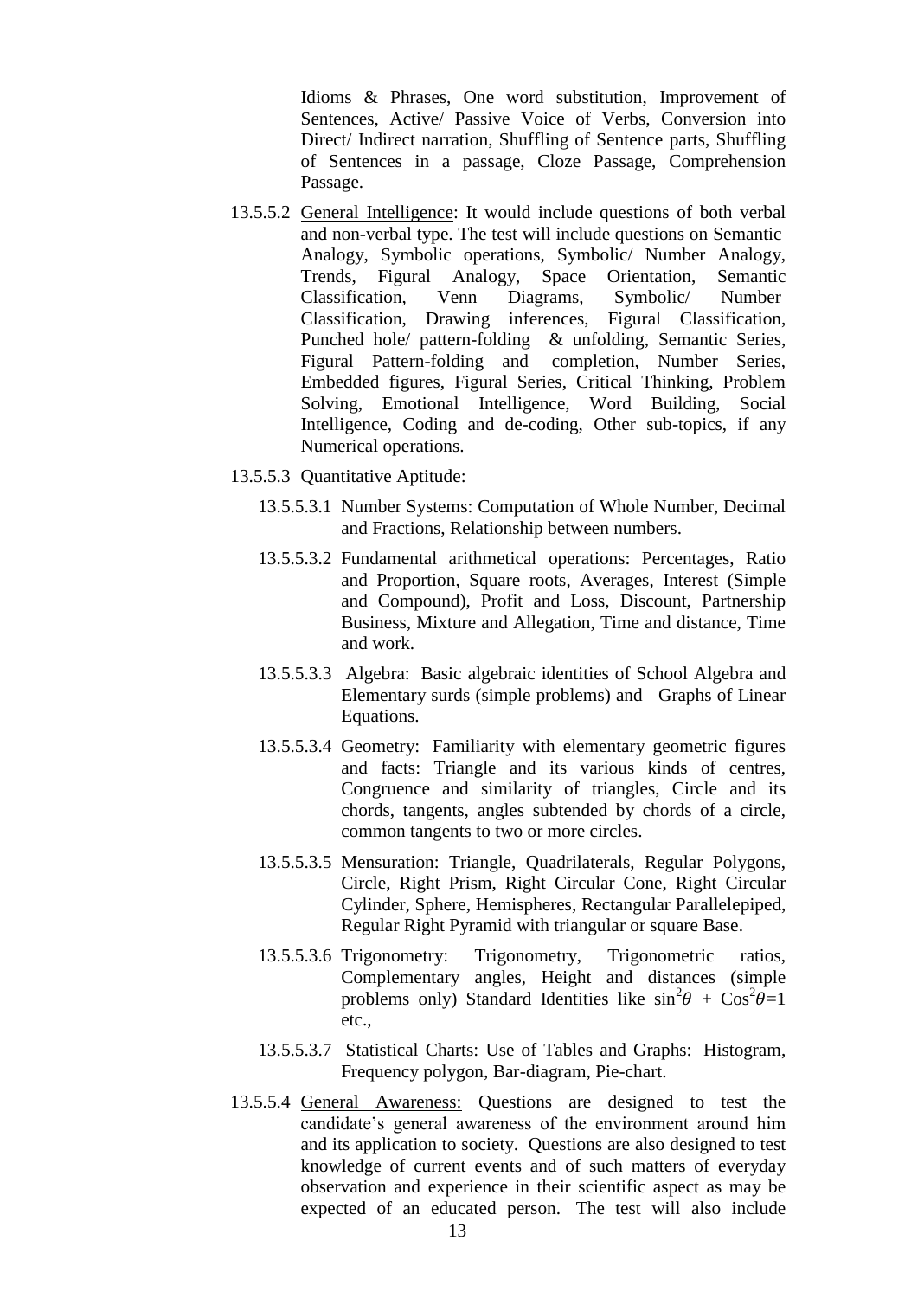questions relating to India and its neighboring countries especially pertaining to History, Culture, Geography, Economic Scene, General policy and scientific research.

13.5.6 For VH candidates of 40% and above visual disability, there will be no component of Maps/ Graphs/ Diagrams/ Statistical Data in the General Intelligence and Quantitative.

# 13.6 **Tier-II (Descriptive Paper)**

- 13.6.1 Tier-II Paper will be a descriptive Paper of 100 Marks in "Pen and Paper" Mode. The duration of the Descriptive Paper would be for one hour (20 minutes compensatory time will also be provided to the candidates eligible for scribes as per Paras 8.1 and 8.2 above). The Paper would comprise writing of an Essay of 200-250 words and a Letter/ Application of approximately 150-200 words.
- 13.6.2 The minimum qualifying marks in Tier-II would be 33 per cent.
- 13.6.3 The performance in Tier II would be included for preparing merit.
- 13.6.4 The paper will have to be written either in Hindi or in English. Part paper written in Hindi and Part in English will be awarded zero marks.
- 13.6.5 Candidate must write his/ her correct Roll Number and affix signature and Left-hand Thumb Impression in the relevant columns in the Question Paper-cum-Answer Book failing which zero marks will be awarded.
- 13.6.6 Candidates are strictly advised not to write any personal identity e.g. name, Roll Number, Mobile Number, Address, etc inside the Answer Book. The candidates who fail to adhere to these instructions will be awarded zero marks.

### 13.7 **Tier-III (Skill Test/ Typing Test):**

- 13.7.1 Skill Test/ Typing Test for the qualified candidates will be conducted on computers provided by the Commission or its authorized agency.
- 13.7.2 Skill Test/ Typing Test will be conducted in the cities where Regional Offices of the Commission are located or as decided by the Commission.
- 13.7.3 Skill Test/ Typing Test will be of qualifying nature.
- 13.7.4 Skill Test/ Typing Test will be conducted as per the following scheme:

## 13.7.5 **Skill Test for Data Entry Operator:**

- 13.7.5.1 Skill Test is mandatory for Data Entry Operators. No candidate is exempted from appearing in the Skill Test.
- 13.7.5.2 Data Entry Speed of 8,000 (eight thousand) Key Depressions per hour on Computer. The "Speed of 8000 key depressions per hour on computer" will be adjudged on the basis of the correct entry of words/ key depressions as per the given passage. The duration of the Test will be 15 (Fifteen) minutes and printed matter in English containing about 2000-2200 key-depressions would be given to each candidate who would enter the same in the Computer.